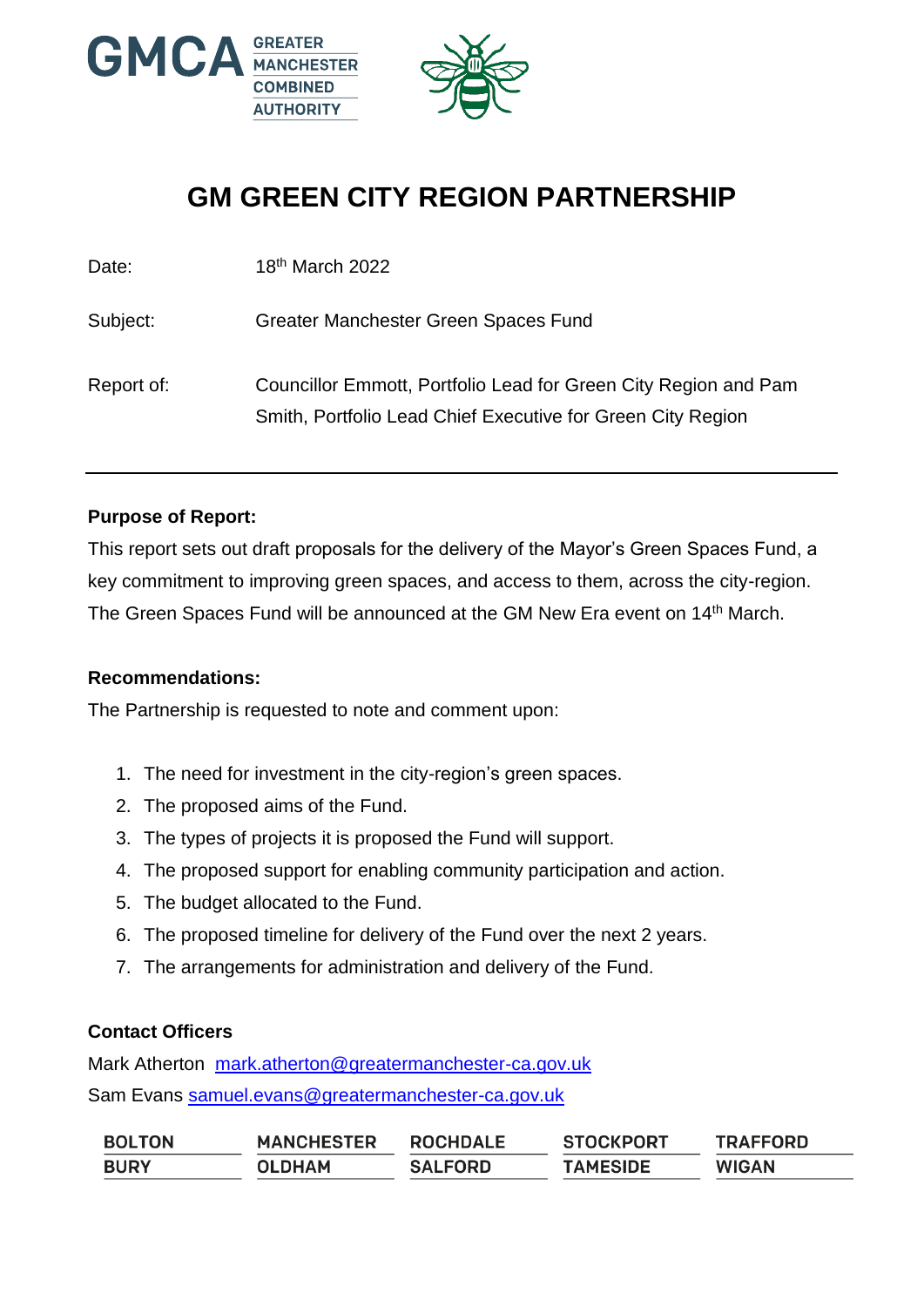#### **1. Introduction/Background**

- 1.1 The Mayor's manifesto set out the commitment to establish a Green Spaces Fund "to give small grants to communities to clean up and improve pocket parks and local green spaces or create new ones where they are needed."
- 1.2 Greater Manchester's 5 Year Environment Plan sets out the ambition for a clean, carbon neutral, climate resilient city-region with a thriving natural environment and circular, zero-waste economy.
- 1.3 For our natural environment, the plan describes the need to prioritise action that protects, maintains and enhances our key natural assets (Greater Manchester's air, land, water and biodiversity) and the multiple benefits they provide. It also sets out the importance of both engaging and connecting people with their natural environment and the need to bring in other sources of funding to deliver these actions. The importance of access to quality green space across Greater Manchester is a key part of this plan.
- 1.4 Subsequently, the report of the Greater Manchester Independent Inequalities [Commission](https://www.greatermanchester-ca.gov.uk/what-we-do/equalities/independent-inequalities-commission/) has highlighted the importance of green space to communities across Greater Manchester and how much they matter to people.

#### **2. The need for investment in green spaces**

- 2.1Greater Manchester's green spaces are vital to those living and working in the cityregion. Their importance has become only more apparent over the past 2 years as people discovered and appreciated parks and green spaces during the Covid-19 pandemic.
- 2.2 They are particularly important to our mental and physical health, providing us with places to walk, exercise, meet friends, relax or simply connect with nature. Greater Manchester's green spaces provide us with nearly £700m per year in recreation, physical and mental health benefits.
- 2.3 The natural environment also helps reduce the risks of the impacts of climate change – reducing flood risk and keeping urban areas cooler – as well as locking up carbon,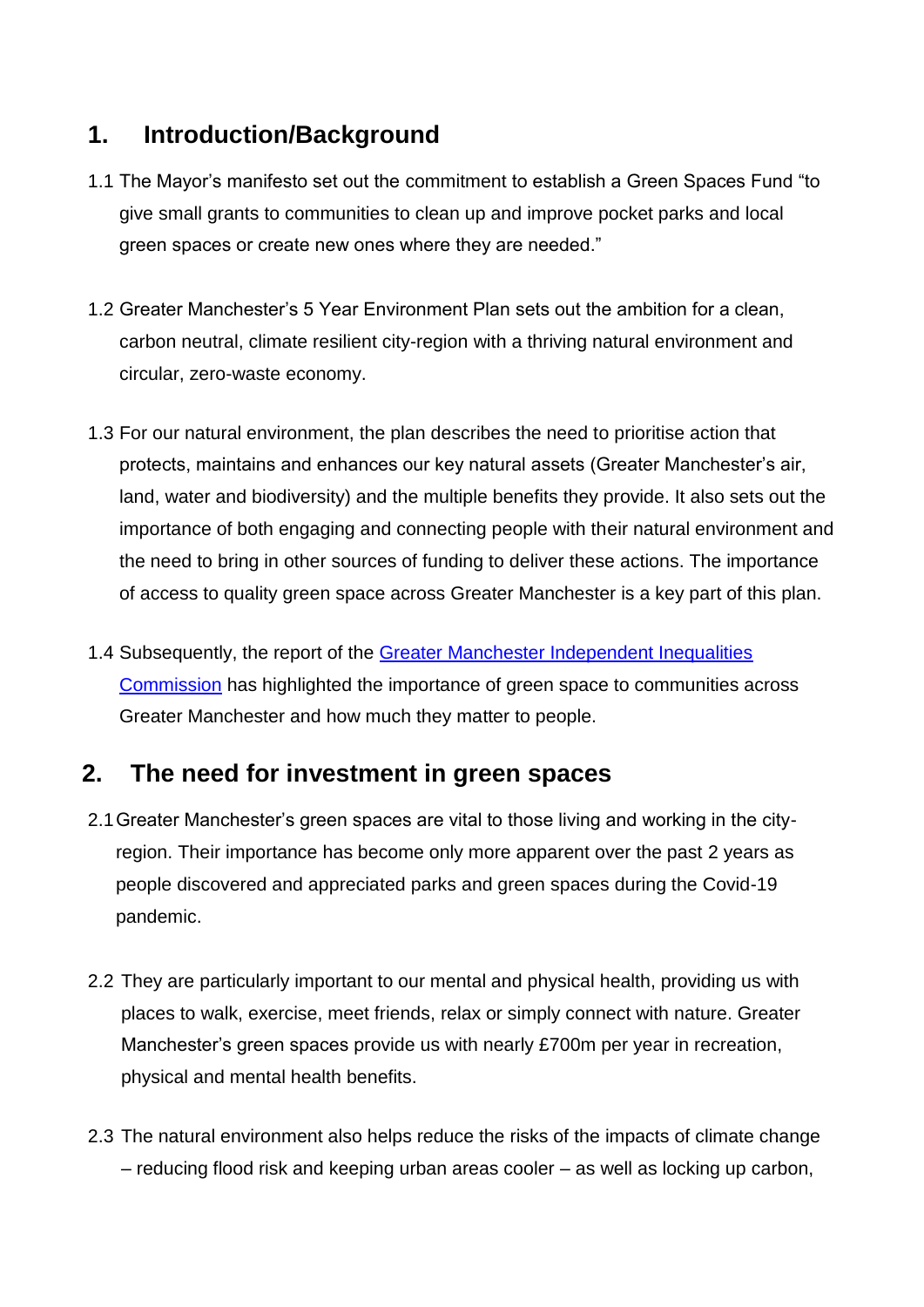improving air quality and providing space for wildlife. This amounts to over another £300m of benefits every year, meaning Greater Manchester's natural environment provides residents and businesses with £1bn of benefits annually.

- 2.4 However, access to these benefits is not equal. Not everyone in Greater Manchester has equal access to quality green space, either at their home or in their local area. Natural England has recently published a Green Infrastructure Mapping tool<sup>1</sup> that allows interrogation of data relating to this at a local level, including for Greater Manchester.
- 2.5 Sufficient funding is not readily available to tackle these issues and local authority budgets for park and green space creation and management have been impacted by a decade of budget cuts.
- 2.6 It is within this context that proposals for the Mayor's Green Spaces Fund have been developed.

#### **3 Aims of the Mayor's Green Spaces Fund**

- 3.1 Tackling these issues and bringing more and better-quality green spaces to those who need it most will be at the heart of the Mayor's Green Spaces Fund.
- 3.2 The proposed aims of the Mayor's Green Spaces Fund are as follows:
	- To improve Greater Manchester's green and blue spaces to benefit people and nature and to tackle the climate and biodiversity emergencies.
	- To tackle inequalities and target these improvements in communities where they are most needed – where people suffer from poorer access to quality green space.
	- To support and empower these communities and organisations with the capacity to take action, bringing communities together to improve their local natural environment.
- 3.3 These aims will be reflected in the criteria for applications to the Mayor's Green Spaces Fund, alongside an assessment of how the projects will be successfully delivered and how they will leave a legacy beyond the project itself.

<sup>-</sup><sup>1</sup> <https://designatedsites.naturalengland.org.uk/GreenInfrastructure/MappingAnalysis.aspx>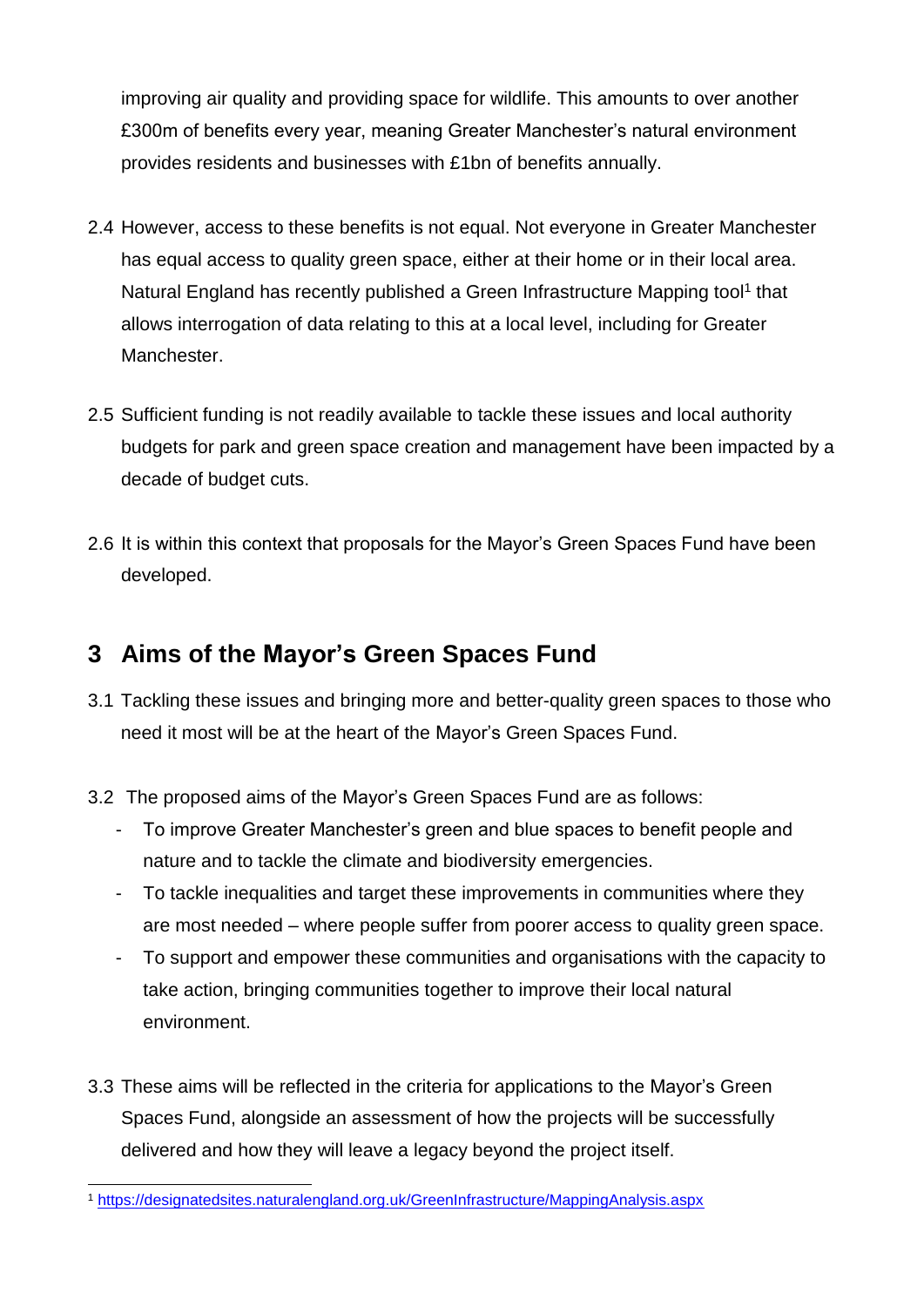#### **4 Types of projects the Mayor's Green Spaces Fund will support**

- 4.1 The Fund will support projects that take place within Greater Manchester and make the city-region greener, whilst tackling inequalities in access to green spaces.
- 4.2 Projects should improve accessible spaces through physical improvements to make them better places for nature and people. These projects could take place in parks, community gardens, streets, schools, housing estates, canals/streams/rivers and existing nature reserves.
- 4.3 Examples of the type of projects it could support include but are not limited to:
	- Improving existing or creating new accessible green space for people and/or wildlife.
	- Permanently greening streets
	- Creating new permanent parklets or pocket parks
	- Community gardening/food growing
	- Turning paved over areas to green areas
	- Cleaning up and restoring streams, rivers, canals and ponds
- 4.4 The following organisations would be supported through the Fund. They will need to be formally constituted organisations that have a bank account to which funding can be paid:
	- Registered charities.
	- Community groups.
	- Social enterprises and community interest companies.
	- Register housing providers, tenant associations and tenant management organisations.
	- Schools and academy trusts.
	- Local authorities on behalf of or that have partnered with any of the above.
- 4.5 To cater to the needs of different communities and groups, it is proposed that two tranches of projects be funded:
	- Projects of £10,000k.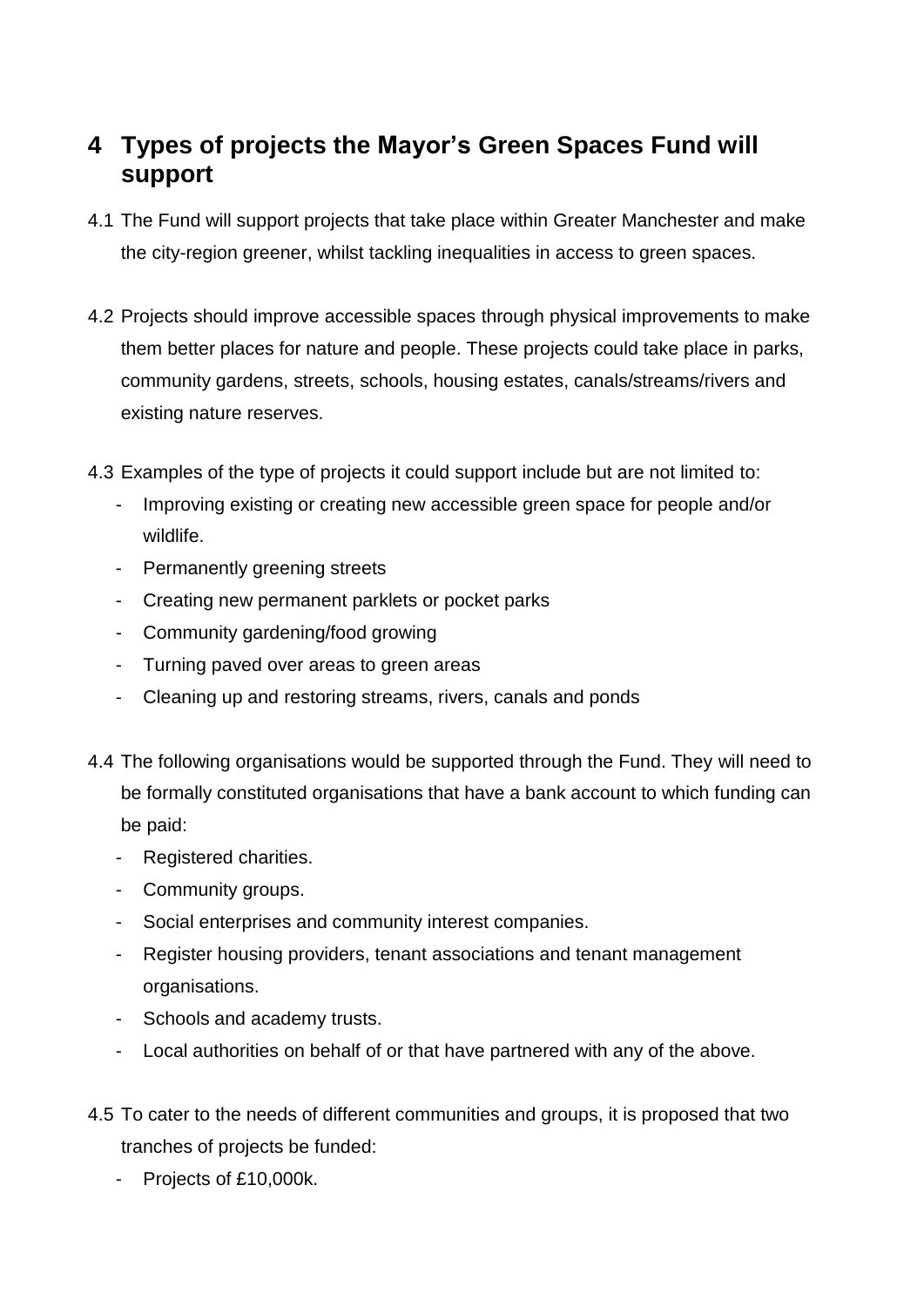- Projects between £10,000 and £40,000.
- 4.6 Applications would be accepted on a rolling basis, rather than in distinct rounds, to provide flexibility to groups applying, with all projects to conclude by March 2024.

#### **5 Empowering and enabling communities**

5.1 Those communities with the greatest need to create new or enhance existing green space may be less able to develop proposals and projects. With that in mind, a key aspect of the Fund is to work with these communities and empower them to take action and maximise the opportunities for the fund.

5.2 Their activities would include:

- Supporting the development of projects that are realistic, achievable and deliverable and result in strong applications.
- Ensuring projects are developed that are reflective of the needs of the community and inclusive to different groups.
- Supporting groups to develop their skills and confidence in delivering projects.
- Measuring the impact of their projects consistently.
- Identify common training and development needs and develop ongoing skills.
- Facilitate the network of groups through sharing best practice and mentoring.

5.3 They would also work to raise double the amount of funding from the Green Spaces Fund from other sources to secure a legacy for their projects.

#### **6 Budget and project funding**

- 6.1 Funding of £2.6m from the GMCA's budget has been allocated across 2022/23 and 2023/24 for delivery of the Fund. This will support the delivery of projects on the ground, as well as the "community enablers" and administration of the fund (see below).
- 6.2 As set out above, a key priority for the "community enablers" will be to support projects and groups to bring in further funding to provide a legacy to the projects and increase the amount of funding brought into green space projects.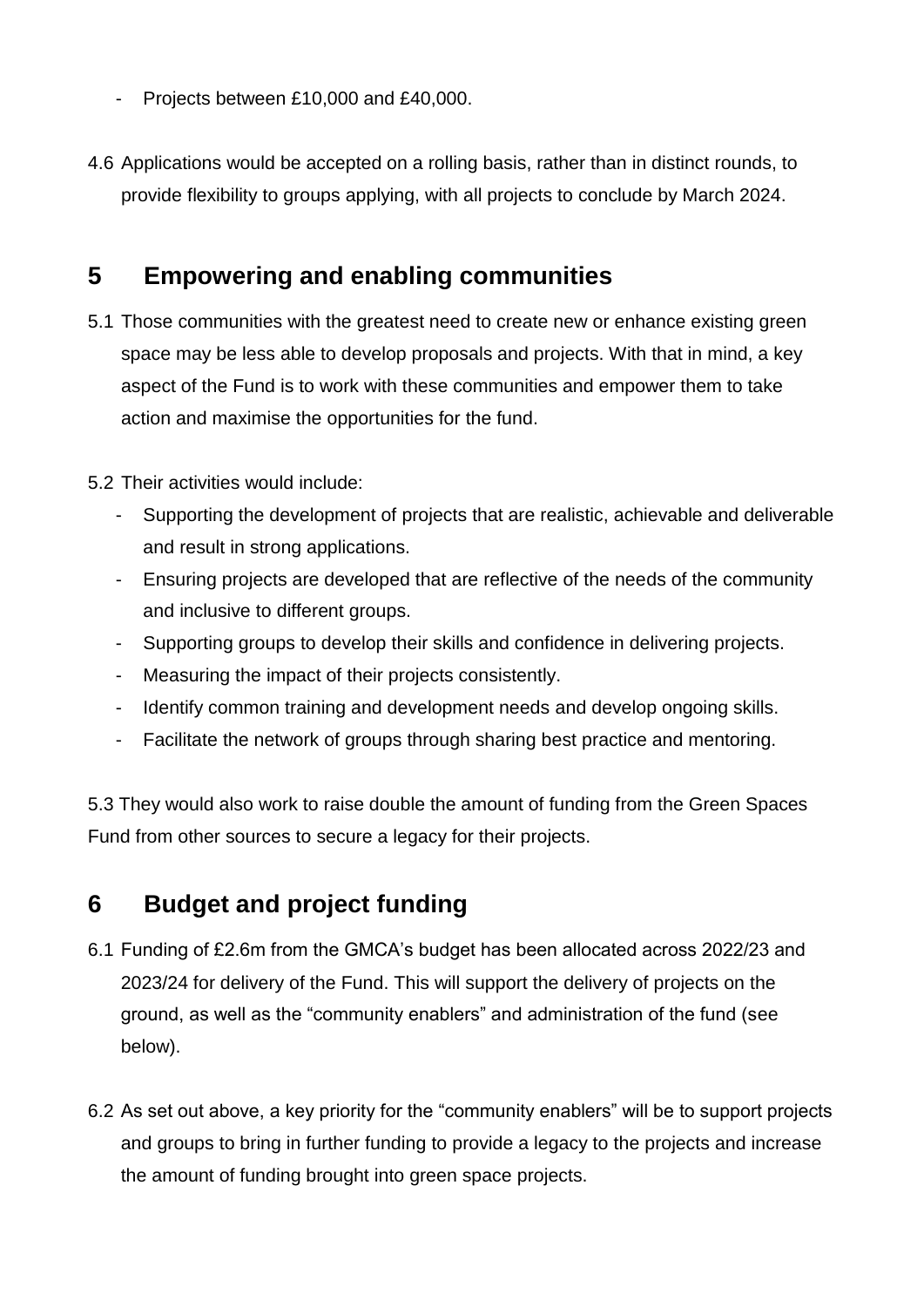## **7 Timeline**

7.1 A proposed/indicative timeline for the first tranche of funding and projects is set out below.

| <b>Activity</b>                                     | <b>Timeframe</b>  |
|-----------------------------------------------------|-------------------|
| Communications to encourage potential applicants to | March             |
| develop proposals                                   |                   |
| Fund documentation in place                         | April             |
| Launch first call for projects                      | May               |
| First projects awarded funding                      | July              |
| Delivery of first projects                          | From July onwards |
| Future application assessments                      | Autumn 2022;      |
|                                                     | Spring 2023       |
| Completion of projects                              | <b>March 2024</b> |

## 8 **Delivering and administering the fund**

8.1The challenge of securing varied and sustained investment into the natural environment is common to all cities across the UK and is recognised in the government's Green Finance Strategy (2019). Given pressures on public spending, broadening the range of investment into projects that enhance the natural environment – encompassing increasing amounts of philanthropic, impact first, responsible and mainstream investments – is crucial to overcoming this challenge. These opportunities and challenges are set out in greater detail in the Greater Manchester Natural Capital Investment Plan<sup>2</sup>.

<sup>-</sup><sup>2</sup> [Greater Manchester Natural Capital Investment Plan -](https://gmgreencity.com/greater-manchester-natural-capital-investment-plan/) GM Green City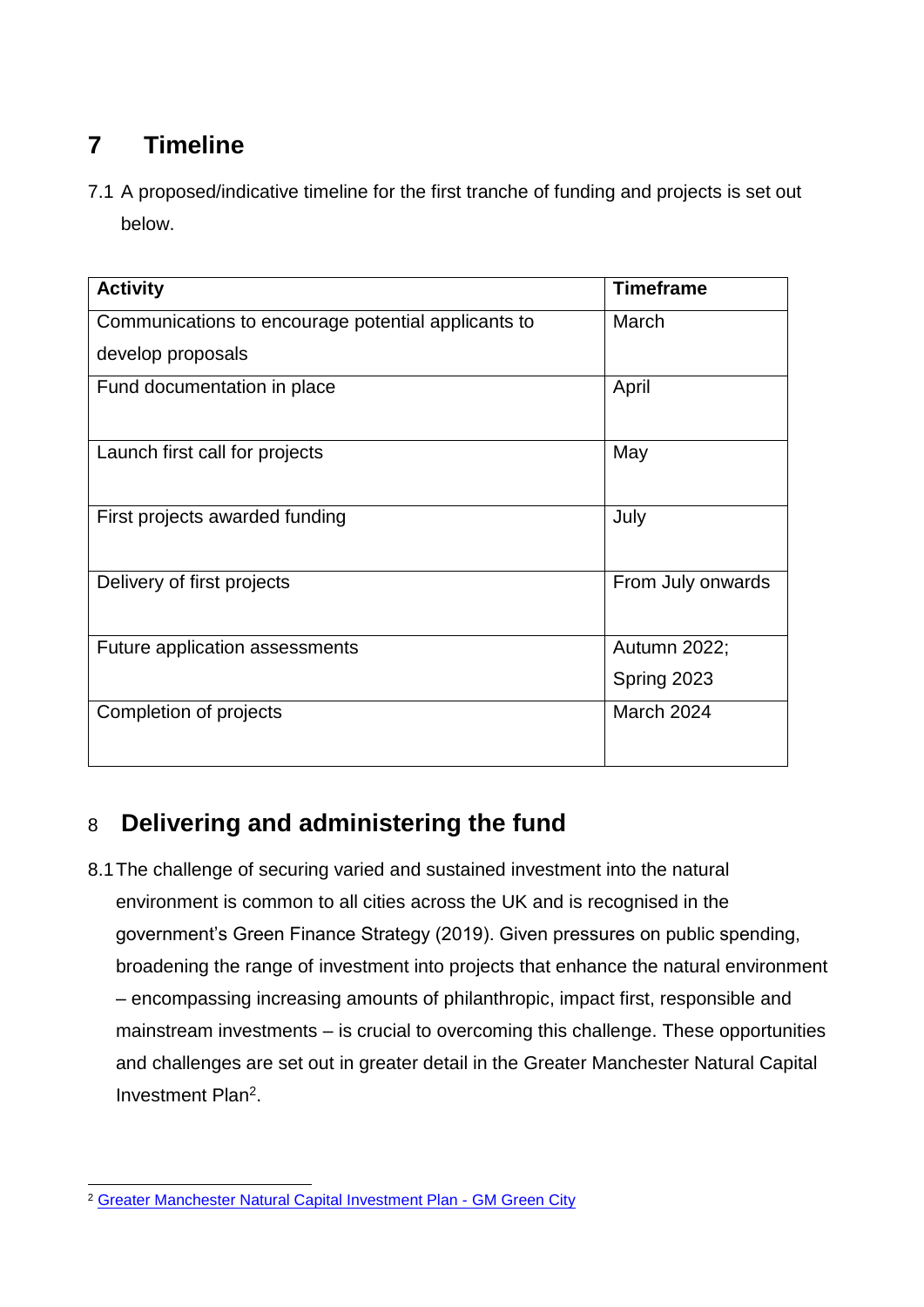- 8.2 As such, a key action in the 5 Year Environment Plan was to support the development of a Greater Manchester Environment Fund (GMEF). The aim of doing this was to establish the right structures and enabling environment to mobilise existing and new sources of funding at scale into projects on the ground. In turn, this would allow the blending of public and private sector funding to close the gap between corporate organisations and institutions, that either wish or are required to address their negative environmental impact, and smaller, grassroots organisations, that aim to deliver environmental projects on the ground.
- 8.3 Since making this commitment in the 5 Year Environment Plan, significant progress has been made. Through a competitive tendering process, The Wildlife Trust for Lancashire, Greater Manchester and North Merseyside (Lancashire Wildlife Trust) were appointed in May 2020 to set up and run the fund on Greater Manchester's behalf. They have since established the GMEF as an independent charitable company limited by guarantee.
- 8.4 The GMEF has been successful in securing £2.1m of funding to start delivering projects on the ground to benefit Greater Manchester's environment. This comprises funding secured, ringfenced and allocated to projects, as below:
	- £1.8m of funding from the government's Green Recovery Challenge Fund which will restore over 500ha of habitats across the city-region (including woodland, peatland and public parks/green spaces) and create new jobs and traineeships.
	- £220,000 of funding from SUEZ for the Recycle 4 Greater Manchester Community Fund, which will support community-led projects that will prevent, reuse, or recycle household waste, and also reduce contamination, promote sustainable use of waste and resources, and generate wider social benefits.
	- £100,000 of capacity funding from the Environment Agency to support development of investment models for carbon and habitat enhancements.
- 8.5 This funding is providing the foundation to establish the GMEF and the capacity to develop and fund more projects. It has also set up the legal and governance structures necessary to receive and disburse funding.